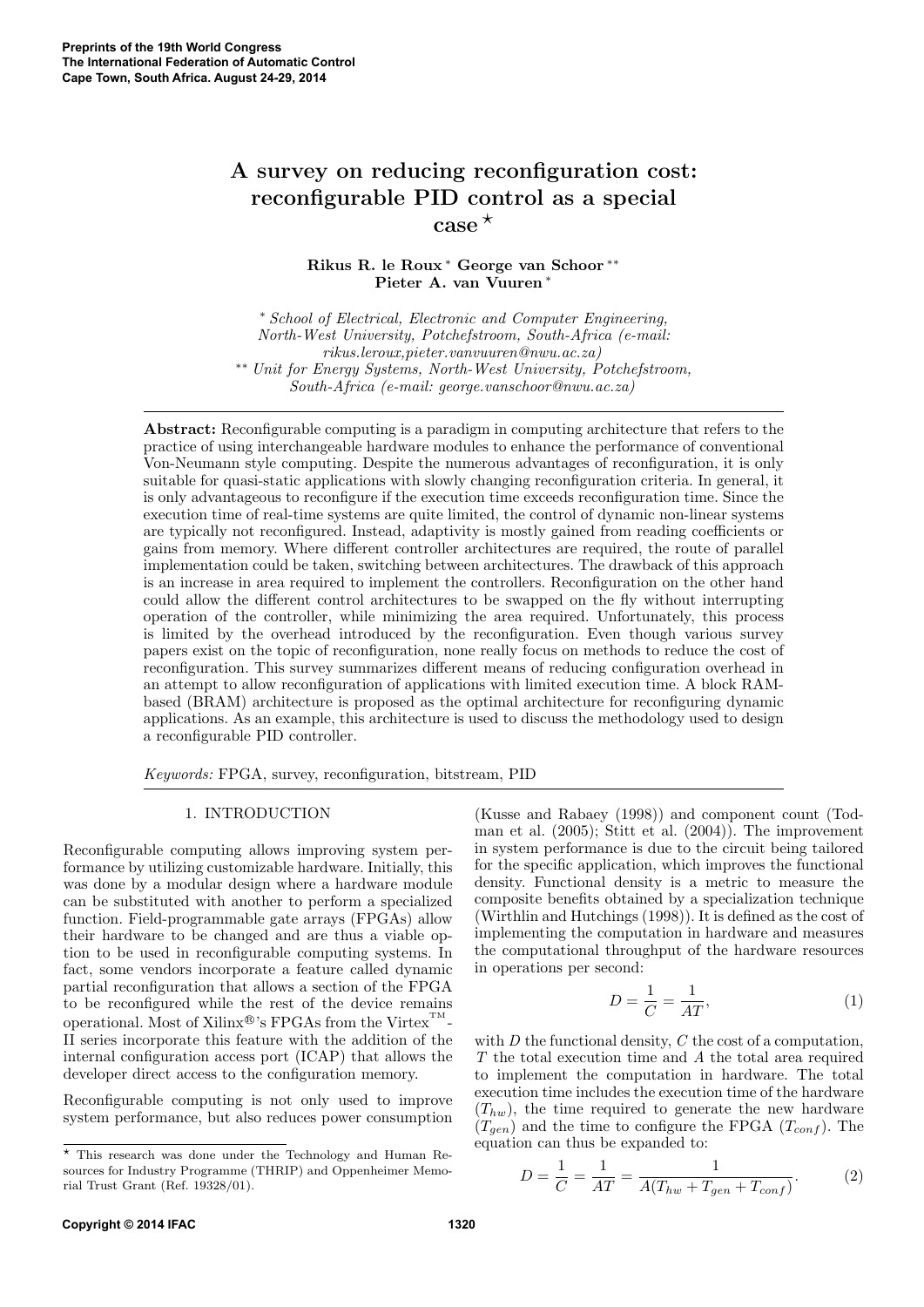Despite the various advantages of reconfigurable computing, it has several drawbacks and limitations. One of the most significant drawbacks is the high overhead introduced by the reconfiguration process. The two primary contributors of this overhead are the placement and routing (PAR) methods used by conventional design tools. Due to this, only quasi-static applications gain an advantage from reconfiguration. Various attempts are made in an attempt to mitigate the configuration overhead to allow reconfiguration of applications with more dynamic behaviour, such as adaptive control.

This paper supplements other survey papers, such as Todman et al. (2005), Bondalapati and Prasanna (2002), Compton and Hauck (2002), Schaumont et al. (2001), Hartenstein (2001) and Papadimitriou et al. (2011), by listing various research techniques aimed towards reducing the configuration overhead. It starts off in section 2 by discussing instances where reconfiguration has been applied to control theory. Section 3 discusses the methods used to reduce reconfiguration overhead. The term "hardware controlled reconfiguration" of section 4 is used in this paper to describe the reconfiguration using block RAM (BRAM)-based architectures. The design of a gain scheduled reconfigurable PID controller is discussed in section 5.

# 2. RECONFIGURABLE COMPUTING IN CONTROL

As mentioned in the previous section, reconfiguration is only suitable for quasi-static applications. Typical examples include: key specific data encryption standard (DES) (Leonard and Mangione-Smith (1997)), sub-graph isomorphism (Ichikawa and Yamamoto (2002)), Boolean satisfiability (SAT) (Zhong et al. (1998)), adaptive filters (Bruneel et al. (2007)), reconfigurable artificial neural networks (Eldredge and Hutchings (1994)) and FSK modulation (Giovagnini and Marzo (2012)).

Eldredge and Hutchings (1994) and [1996] showed that run-time reconfiguration can be used to enhance the functional density of an artificial neural network. This network was dubbed the Run-time Reconfigurable Artificial Neural Network (RRANN) and reconfiguration was used to adapt each stage of the backpropagation algorithm to suit specific requirements. The reconfiguration process is controlled using an external processor that adds between 14 and 21 ms to the execution time and the configuration data are stored on a host computer. It was shown that reconfiguration expands the number of neurons that can be implemented, which in turn increases the functional density. It was stated that an FPGA can be used to further improve the reconfiguration time by storing multiple configurations and switching between configurations using external pins. However, this approach will further reduce the functional density due to the additional overhead of the implementation.

Zhao et al. (2005), Chan et al. (2004) and Chan et al. (2007) each derived a static PID controller for implementation on an FPGA. By far the most popular implementation of PID control is distributed arithmetic (Sen et al. (2007a); Zhou and Shi (2011a,a)). This is due to the fact that multipliers are seen as an expensive resource on FPGAs and since FPGAs are memory rich, distributed arithmetic

allows for optimal usage of the resources. In fact, any multiply-accumulate (MAC) instruction on an FPGA can by implemented using distributed arithmetic (other examples can be found in Sen et al. (2007b) and Zhou and Shi (2011b)). However, most of these controllers are static in nature.

In order to allow for more intelligent control, fuzzy logicbased controllers can be used. Examples of such an approach can be found in Lago et al. (1998), Sánchez-Solano et al. (2002) and Vuong et al. (2006). A different approach is to use fuzzy logic in conjunction with a PID controller to refine the parameters (Zhao et al. (1993); Li and Hu (1996); Tipsuwanporn et al. (2004)). This allows for an adaptive PID controller, but in most cases only the constants are adjusted while the rest of the controller remains fixed.

Kim (2000) shows an example of a fuzzy logic controller being segmented so that it can be implemented on an FGPA using run-time reconfiguration. This is especially handy if the controller is too large for the resources available on the FPGA.

An attempt to reconfigure a PID controller for control purposes can be found in Economakos and Economakos (2007). Again, fuzzy logic was used to refine the PID parameters, but contrary to Tipsuwanporn's method, a micro-controller was used to reconfigure the parameters using configuration data stored in the on-chip block RAM (BRAM). The configuration data have to be transferred to the configuration memory via the internal configuration access port, or ICAP. The smallest configuration segment that can be transferred through the ICAP is defined as a frame, which consists of 1312 bits. By placing a set of PID parameters inside a frame, Economakos showed that the reconfiguration time for each parameter change is 0.41  $\mu$ s, while the fuzzy controller takes 0.75  $\mu$ s to refine the parameters. The drawback of this implementation is the large number of resources required to implement the softcore processor. A softcore processor, such as the MicroBlaze<sup>TM</sup> from Xilinx<sup>®</sup>, requires FPGA resources to implement. A hardcore processor on the other hand has dedicated hardware embedded into the die. This implies that this particular implementation is not scalable to multiple PID controllers. Another drawback is that only the gains of the controller can be reconfigured.

# 3. REDUCING RECONFIGURATION COST

As can be seen from (2), any form of reconfiguration adds additional cost  $(C)$  to a system, either in terms of area (A) or time. In reconfiguration terms, the time required to both generate new hardware  $(T_{hw})$  and to configure the FPGA  $(T_{conf})$  is referred to as the specialization time (Bruneel et al. (2007)). The time required to generate new hardware is represented by  $T_{gen}$ . The fuzzy specializer used by Economakos and Economakos (2007) (mentioned in section 2) contributes to  $T_{gen}$ , thus increasing functional density even more.

As already mentioned, the two primary factors contributing to  $T_{gen}$  is the placement and routing (PAR) required to generate instance-specific configurations. Traditionally, negotiation-based algorithms are used to determine the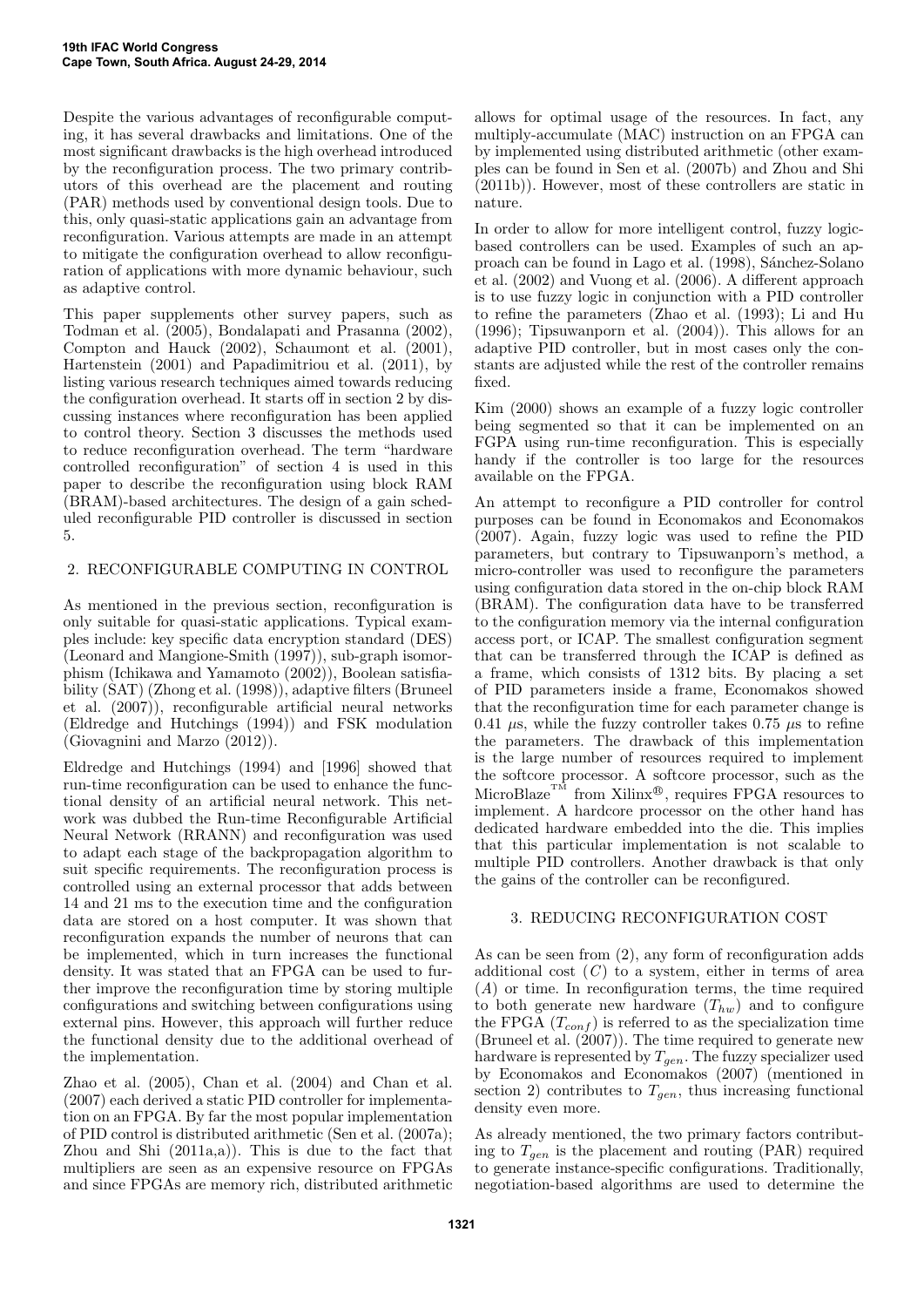optimal placement and routing, which adds a significant overhead to the cost of dynamic reconfiguration. As shown in Table 1 and Table 2 extensive research aim to minimize the specialization cost using advanced PAR techniques.

Of particular interest for this paper is the methods used to improve the throughput of the system after PAR. Claus et al. (2007) states that after placement and routing, there are three methods to reduce configuration cost:

- Reducing the bitstream size
- Optimizing the way the bitstreams are written to the configuration memory
- Optimizing the transfer of the bitstream from the memory to the ICAP

These methods aim to improve the throughput of the system to rival that of the ICAP. This allows the ICAP to process new data every clock cycle. As will be shown in section 3.1, the first two methods both reduce the size of the bitstream. The general idea is that a smaller bitstream requires less time to be transferred and by changing the ay the configuration data is written to memory,  $T_{conf}$  can be greatly reduced.

The transfer of the configuration data to the ICAP is governed by the reconfiguration architecture used. By making changes to the architecture, it is possible to reduce  $T_{conf}$ . The different adaptations to the architecture are discussed in section 3.2.

#### 3.1 Bitstream generation

The bitstream contains the configuration data of the FPGA and can be generated on-line and off-line (Bruneel and Stroobandt (2008b)). Off-line generation implies that the bitstreams are generated independently from the FPGA, usually with conventional design tools. These bitstreams can contain the information required to configure the FPGA with an initial configuration, or partial configuration data used during dynamic partial reconfiguration. For a limited set of configurations, these bitstreams can be stored in on-board memory from where the FPGA can be reconfigured. Applications where this technique have been successful include DNA sequencing (Davidson et al. (2012)), neural networks (Wirthlin and Hutchings (1998)) and automatic target recognition (Villasenor et al. (1996)).

On-line bitstream generation refers to generating a bitstream dynamically while the FPGA is running and refers to specializing the initial bitstream for a specific application. It is possible to use conventional tools, but this induces a significant amount of configuration manager (CM) overhead. This adds to  $T_{gen}$  in (2), which reduces the functional density advantage due to the additional time spent generating the new hardware. The improvement obtained in the circuit should always justify the configuration time (Leonard and Mangione-Smith (1997); Singh et al. (1996)). For this reason, only applications with quasi-static behaviour can benefit from this method, due to their pseudo-static dynamics and small changes in the circuit during reconfiguration.

Table 3 summarizes some of the changes made in the bitstream to improve the reconfiguration throughput by minimizing the CM overhead.

## 3.2 Reconfiguration throughput

Reconfiguration throughput refers to the maintainable speed of the system between the memory housing the partial bitstream and the internal configuration access port (ICAP). As the name suggests, the ICAP is an internal port allowing access to the configuration registers (Xilinx (2010)). Assuming that the ICAP is capable of processing data every clock cycle, the maximum theoretical throughput (MTT) is defined by Claus et al. (2007):

$$
MTT = \frac{IDIW}{Clock\ period}.\tag{3}
$$

IDIW is the ICAP data input width, which is 8 and 32 bit for the Virtex®-II and 5 respectively. The maximum recommended clock frequency for the ICAP is 100 MHz. Substituting these values into (3) gives an ICAP MTT of 800 Mbps for the Virtex<sup>®</sup>-II and 3.2 Gbps for the Virtex<sup>®</sup>-5 to 7.

Unfortunately, the throughput of the system is lower than that of the ICAP, due to the bus-architectures most commonly used, making it impossible for the ICAP to process new data every clock cycle. Table 4 compares various architectures from literature used to improve the throughput. Each architecture is comparable to the Xilinx<sup>®</sup> default ICAP controllers listed at the top of the table. The buffer is used to store the bitstream locally after being fetched from external memory. The processor can be used to initiate and control the reconfiguration process. Direct memory access (DMA) allows the ICAP controller to directly access the bitstream located in the external memory, without processor intervention. Coupling DMA with *streaming* (or burst-modes) allows the throughput of the system architecture to rival that of the ICAP. The architectures listed without a processor are equipped with hardware reconfiguration controllers used to control the reconfiguration process and might result in a pure hardware reconfiguration solution. Even though not prominent in the table, some architectures utilize bitstream compression to reduce the size of the bitstream. Readback refers to the capability of the reconfiguration controller to read the current configuration of the device.

The work listed in the table mostly refer to improving the general architecture of the system in order to improve throughput. However, various attempts is made to improve the MTT of the ICAP. This is mostly done using overclocking techniques. This implies clocking the ICAP at a frequency higher than the recommended 100 MHz (Claus et al. (2010); Hansen et al. (2011); Hoffman and Pattichis (2011); Shelburne et al. (2010)). However, the reason for the 100 MHz recommendation is that this is the maximum frequency at which  $\text{Xilinx}^{\oplus}$  can guarantee stable reconfiguration. At higher frequencies, errors can occur due to voltage fluctuations in the die. Error checking in the form of CRC validation should thus be included in the design.

#### 4. HARDWARE CONTROLLED RECONFIGURATION (HCR)

Bus-based architectures are most commonly used for reconfiguration to connect the various different components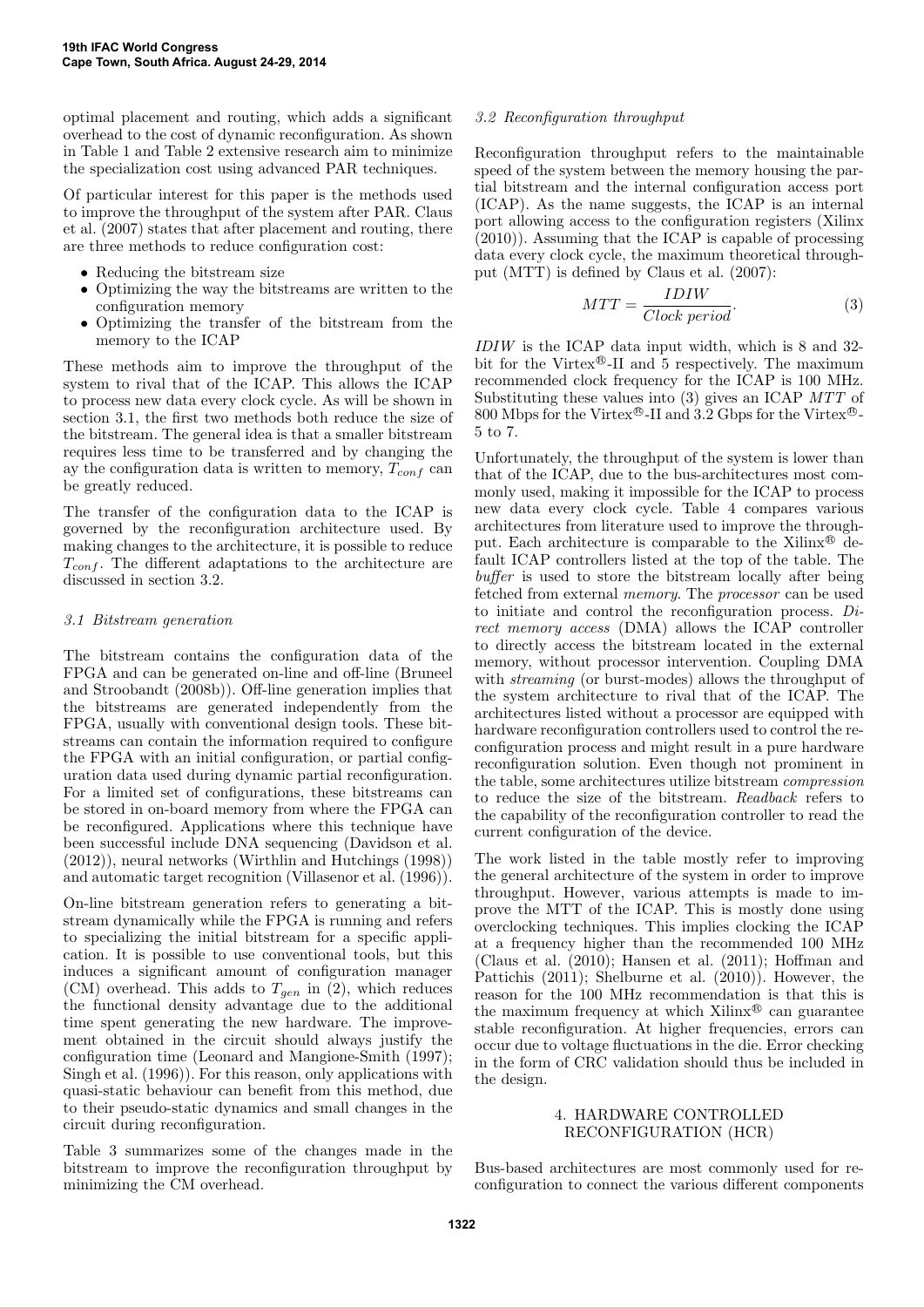| Placement technique                                                                        | Description                                                                                                                                                                                                                                                                                                                                                              |
|--------------------------------------------------------------------------------------------|--------------------------------------------------------------------------------------------------------------------------------------------------------------------------------------------------------------------------------------------------------------------------------------------------------------------------------------------------------------------------|
| Quadratic (Xu and Khalid<br>(2005)                                                         | Quadratic placement tries to minimize total squared length by solving linear equations.                                                                                                                                                                                                                                                                                  |
| Min-cut (Shi (2009); Lee and                                                               | The min-cut optimization technique uses recursive partitioning to divide a net-list of circuits                                                                                                                                                                                                                                                                          |
| Raahemifar (2008))                                                                         | into increasingly smaller sub-circuits and maps these smaller circuits onto the FPGA. This<br>leaves the highly connected blocks in one partition thus decreasing placement cost.                                                                                                                                                                                        |
| Parallel placement (Shi<br>(2009)                                                          | The rapid development of multi-core CPUs make parallelization an appealing solution for<br>providing fast placements. Multiple logic blocks are routed in parallel.                                                                                                                                                                                                      |
| Hybrid algorithms (Lee and<br>Raahemifar (2008); Shi<br>(2009)                             | Hybrid algorithms are usually multi-stage placement algorithms that combine multiple<br>placement techniques, one of which is usually simulated annealing.                                                                                                                                                                                                               |
| Simulated annealing<br>(Kirkpatrick et al. (1983))                                         | Simulated annealing is the most widely used algorithm for placement on an FPGA and<br>forms the basis of most placement algorithms. Simulated annealing placement mimics the<br>annealing process used to gradually cool molten metal. The most optimal placement is<br>obtained by initially placing random logic blocks and swapping the blocks to reduce the<br>cost. |
| Versatile place and route<br>$(VPR)$ (Betz and Rose $(1997)$ ;<br>Lam and Delosme $(1988)$ | VPR is a time-driven simulated annealing placement and routing technique that is based on<br>PathFinder and includes enhancements that improve run-time and quality. Its annealing<br>schedule is based on calculated parameters, rather than fixed start and end temperatures.                                                                                          |
| Ultra fast placement (UFP)<br>(Sankar and Rose (1999))                                     | UFP aims to improve on VPR by combining VPR with a multi-level clustering strategy.<br>This improves the scalability of the placer at the cost of an increase in wirelength.                                                                                                                                                                                             |
| Analytical placers (Chan and<br>Schlag (2003); Xu (2009); Xu<br>et al. $(2011)$            | Analytical placers aim to improve scaling issues without a reduction in quality by creating<br>a smooth placement function that approximates routed wirelength. Analytic placers tackle<br>the placement problem from the top-down and considers global connectivity, rather than<br>iteratively evaluating small-scale modifications.                                   |
| Hardware-assisted simulated<br>annealing (Wrighton and<br>DeHon $(2003)$                   | Each space where a lookup-table (LUT) could reside is assigned its own processing element.<br>The processing element is responsible for keeping track of which LUT it contains, as well as<br>the connectivity to its neighbours. The processing element is also aware of its position and<br>an estimate is kept of the connected LUTs.                                 |

#### Table 1. Placement research

#### Table 2. Routing strategies

| Routing technique                                                                          | Description                                                                                                                                                                                                                                                                   |
|--------------------------------------------------------------------------------------------|-------------------------------------------------------------------------------------------------------------------------------------------------------------------------------------------------------------------------------------------------------------------------------|
| Rip-up and reroute (Dees Jr.                                                               | Rip-up and reroute was proposed to remedy the unrouted nets of other techniques. The                                                                                                                                                                                          |
| and Smith II (1981); Brown<br>et al. (1992)                                                | success of the routes are dependent on the order in which they are routed. Additional cost<br>functions can be added to ensure critical paths are routed first.                                                                                                               |
| PathFinder (McMurchie and<br>Ebeling (1995))                                               | Pathfinder is a router that aims to find a balance between performance and routability. An<br>iterative algorithm is used to negotiate which signal needs a resource the most. Delay is<br>minimized by allowing critical signals a higher preference in resource-allocation. |
| Versatile place and route<br>$(VPR)$ (Betz and Rose $(1997)$ ;<br>Lam and Delosme $(1988)$ | As already discussed, VPR is an optimization and extension to PathFinder and is arguably<br>the most popular placement and routing technique.                                                                                                                                 |
| Stochastically (Lin et al.<br>$(2010)$ ; Lin and Gamal $(2008)$ )                          | The idea is to use stochastic methods to locate near-optimal placement solutions without<br>exhaustively enumerating all design points.                                                                                                                                       |
| Parallel placement (Chan<br>et al. $(2000)$ ; Fatima and Rao<br>(2008)                     | Parallel placement aims to increase performance by implementing standard<br>negotiation-based routing algorithms in parallel without a reduction in the quality of the<br>results.                                                                                            |
| Hardware assisted (DeHon<br>et al. $(2002)$                                                | Adding hardware to the routing network, assists the routing network in finding free routes<br>to be used in the routing process.                                                                                                                                              |

of the system. In fact, even the configuration controllers provided by Xilinx <sup>R</sup> (HWICAP) are bus-based, as illustrated in Fig. 1. The major drawback of these architectures is that the bus adds additional overhead to the configuration process, which increases configuration time. It was shown by Bruneel (2011) that almost 20% of the specialization overhead is spent in the Xilinx<sup>®</sup> driver function. Another drawback of these architectures is that multitasking is limited by the use of the bus and while the bus is in use for reconfiguration, operation in the other modules attached to the bus is suspended (Hoffman and Pattichis  $(2011)$ .

As seen in the preceding section, various additions to this architecture, such as DMA and burst modes, either aim to mitigate the overhead induced by the bus, or to remove the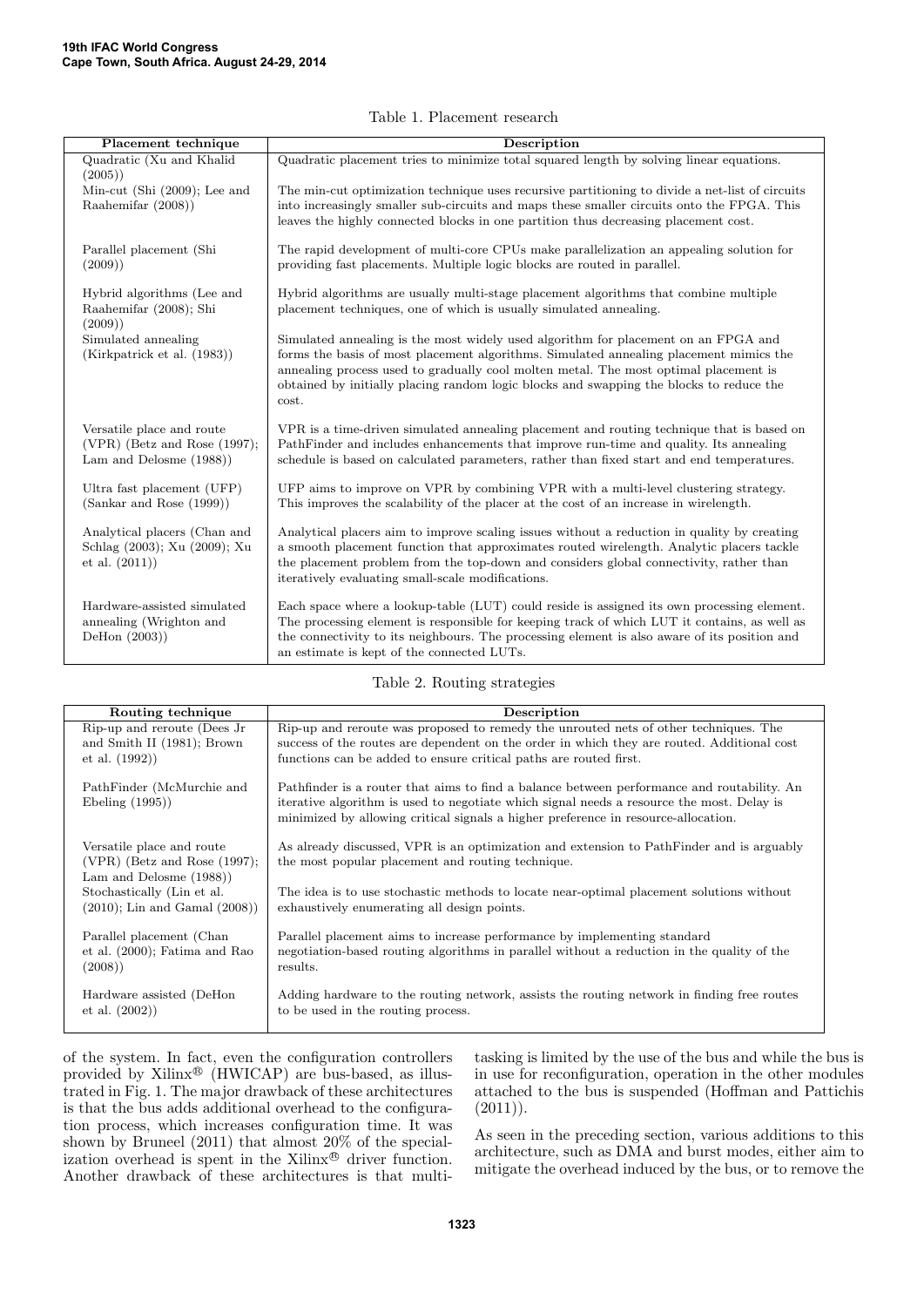| Bitstream generation                                                                                                                        | Description                                                                                                                                                                                                                                                                                                                                                                                                                |
|---------------------------------------------------------------------------------------------------------------------------------------------|----------------------------------------------------------------------------------------------------------------------------------------------------------------------------------------------------------------------------------------------------------------------------------------------------------------------------------------------------------------------------------------------------------------------------|
| Lean versions (Lysecky et al.<br>(2006, 2004))                                                                                              | A just-in-time approach is taken to dynamically convert software binary instructions onto<br>FPGAs. These compilers require lean versions of the conventional mapping, placement and<br>routing algorithms to improve mapping, placement and routing times respectively.                                                                                                                                                   |
| Reducing quality (Sankar and<br>Rose (1999))                                                                                                | Reducing the quality of the placement and routing allows quicker convergence of the tools<br>that results in quicker bitstream generation. In this context, reduction in quality is defined<br>as an increase in the wiring area of the circuit, a reduction in the operating speed of the<br>circuit, greater wirelength of the mapped circuit, and an unnecessary increase in<br>resource-utilization.                   |
| Partial evaluation (Hauck and<br>DeHon $(2008)$                                                                                             | Partial evaluation is a process that automates specialization in software and hardware and<br>aims to produce a circuit that performs faster than the original.                                                                                                                                                                                                                                                            |
| Generic netlists (Leonard and<br>Mangione-Smith (1997); Singh<br>et al. $(1996)$ ; Steiner et al.<br>(2011)                                 | A generic netlist is a netlist not physically mapped to a device. This research aims to<br>improve mapping of generic FPGA netlists to physical netlists for real architectures.                                                                                                                                                                                                                                           |
| Reusing place and route<br>(McKay et al. (1998); Bruneel<br>et al. (2007))                                                                  | Placement and routing take a significant amount of time. By reusing the place and route<br>netlists saves configuration time.                                                                                                                                                                                                                                                                                              |
| Constant multiplication<br>(Wirthlin (2004))                                                                                                | Constant multiplication is a technique used to reduce FPGA resource requirements by<br>exploiting constant-specific optimizations.                                                                                                                                                                                                                                                                                         |
| Tunable lookup tables<br>(TLUTs) (Bruneel et al.<br>$(2009b)$ ; Bruneel and<br>Stroobandt (2008b,a, 2010);<br>Bruneel et al. (2007, 2009a)) | The configuration bits of the lookup tables are expressed as a Boolean function of the<br>parameter inputs. All the other configuration bits are static. These Boolean functions are<br>evaluated at run time to produce a new configuration. This leads to fast reconfiguration,<br>but is not the most compact implementation. A tunable mapper is used to map a gate-level<br>circuit into these tunable lookup tables. |
| Tunable connections (Bruneel<br>and Stroobandt (2010, 2008b);<br>Bruneel $(2011)$                                                           | These aim to expand on TLUTs by also expressing the routing configuration bits of an<br>FPGA as a Boolean function. This allows for faster rerouting.                                                                                                                                                                                                                                                                      |
| Combitgen (Claus et al.<br>(2006, 2007))                                                                                                    | Combitgen is a technique that combines the advantages of existing Xilinx partial dynamic<br>reconfiguration flows. It also utilizes redundancy to reduce the number of frames in the<br>bitstream without an increase in quantity.                                                                                                                                                                                         |
| Compression (Bayar and<br>Yurdakul (2008); Liu et al.<br>(2010)                                                                             | This aims to improve reconfiguration time by reducing the bitstream size either by<br>eliminating the redundant frames in the bitstream or by traditional compression techniques.                                                                                                                                                                                                                                          |
| Shift register lookup table<br>(SRL) (Bruneel (2011); Heyse<br>et al. $(2012)$                                                              | The SRL capability of the Xilinx Virtex-series FPGAs are used to reconfigure the<br>functionality of the LUTs. SRLs are LUTs whose elements are organised as a shift register.<br>By shifting the data into the SRL, the functionality is changed.                                                                                                                                                                         |

#### Table 3. Research in bitstream development

use of the bus completely. Even though these alterations enable throughputs rivalling that of the ICAP, most of these architectures suffer from configuration latency due to the multiple clock cycles required to transfer the initial configuration frames to the local memory where it can be used by the ICAP.

Liu et al. (2010) aimed to minimize the configuration overhead by proposing an architecture incorporating streaming, compression and DMA into an intelligent ICAP controller. The proposed architecture is shown in Fig. 2. It utilizes a system bus to connect the independent ICAP state machine to the external memory, but are equipped with units capable of accessing the memory directly, thus eliminating the need for a bus controller. The ICAP state machine issues the reconfiguration command. It is then the responsibility of the DMA to fetch the partial bitstream from the external memory and load it into the localized FIFO buffer, from where it it used by the ICAP controller to reconfigure the device via the ICAP port. These architectures aim to minimize the large overhead associated with bus-transfers.

Despite the fact that the architecture proposed nearly saturates the ICAP, the DMA and compression adds configuration overhead of 17 and 6 clock cycles respectively. The BRAM-based architectures illustrated in Fig. 3 aim to address this issue by using dedicated BRAM to store the configuration data. Evidently, the BRAM should be large enough to hold the data. Unfortunately, the BRAM available on the FPGA is extremely limited. For configuration data too large to fit inside the BRAM, the data has to be transferred from external memory to local BRAM using the bus.

The architectures proposed by Liu et al. (2010) can be classified as:

- DMA-based architectures (Fig. 2)
- Localized architectures (Fig. 3)

Since these two architectures have no bus-overhead and no configuration latency,  $T_{conf}$  is minimized. Using these architectures, it is possible to implement a reconfigurable PID controller with the least reconfiguration overhead.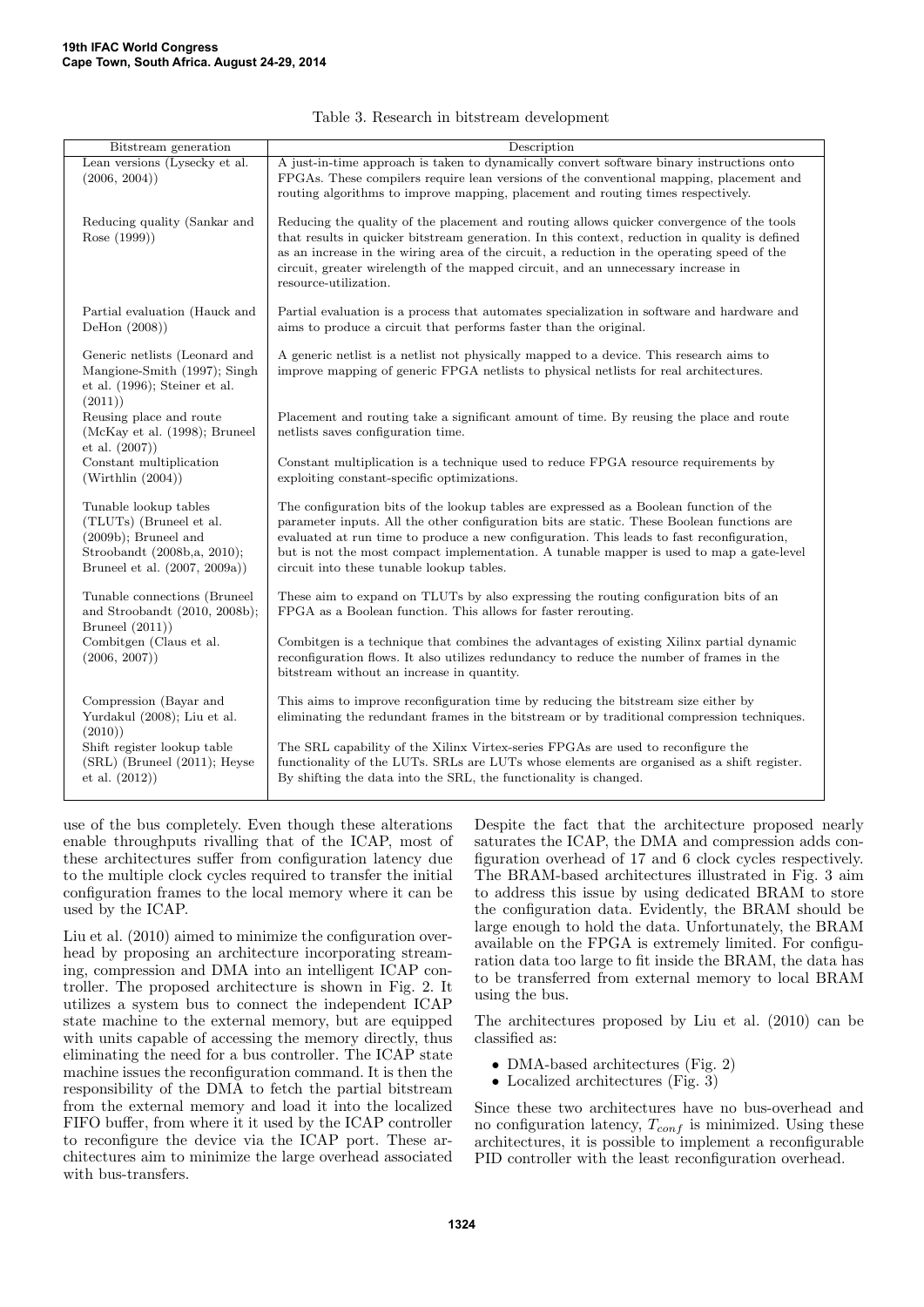| Method                         | <b>Buffer</b>               | Bus type            | Stream                     | Memory                                 | DMA                   | Processor               | Read                    | Compress              |
|--------------------------------|-----------------------------|---------------------|----------------------------|----------------------------------------|-----------------------|-------------------------|-------------------------|-----------------------|
| OPB_HWICAP                     | $DP$ <sub>-RAM</sub>        | <b>OPB</b>          | $\overline{N}$             | <b>DDR</b><br>SDRAM                    | $\overline{N}$        | MB                      | Y                       | Possible              |
| XPS_HWICAP                     | <b>FIFO</b>                 | PLB                 | $\overline{Y}$             | $\overline{\rm{DDR}}$<br><b>SDRAM</b>  | $\overline{N}$        | $\overline{PPC}$        | $\overline{Y}$          | Possible              |
| OPB_HWICAP                     | BRAM                        | $\overline{OPB}$    | $\overline{\text{N}}$      | $\overline{\rm{DDR}}$<br><b>SDRAM</b>  | $\overline{\text{N}}$ | $\overline{PPC}$        | $\overline{Y}$          | Possible              |
| <b>XPS_HWICAP</b>              | <b>FIFO</b>                 | PLB                 | $\overline{Y}$             | $\overline{\rm{DDR}}$<br><b>SDRAM</b>  | $\overline{\text{N}}$ | $\overline{MB}$         | $\overline{Y}$          | Possible              |
| Cuoccio et al.<br>(2008)       | ${\rm FIFO}$                | Any                 | $\mathbf N$                | Slice<br><b>BRAM</b>                   | Y                     | PPC/MB                  | Y                       | $\mathbf N$           |
| Claus et al. $(2007)$          | <b>FIFO</b>                 | PLB                 | $\overline{\text{N}}$      | <b>SDRAM</b>                           | $\overline{Y}$        | $\overline{\text{PPC}}$ | $\overline{\text{N}}$   | Combitgen             |
| Claus et al. $(2008)$          | BRAM                        | PLB                 | $\overline{\text{N}}$      | $\overline{\rm{DDR}}$                  | $\overline{Y}$        | $\overline{PPC}$        | $\overline{\mathrm{Y}}$ | $\overline{\rm N}$    |
| Claus et al. $(2010)$          | <b>FIFO</b>                 | PLB                 | $\overline{Y}$             | $\overline{\rm{DDR}}$<br>${\rm SDRAM}$ | $\overline{\rm Y}$    | $\overline{PPC}$        | $\overline{\text{N}}$   | $\overline{\text{N}}$ |
| Sedcole et al.<br>(2006)       | <b>FIFO</b>                 | <b>OPB</b>          | $\mathbf N$                | <b>DDR</b>                             | $\mathbf N$           | PPC/MB                  | Y                       | $\mathbf N$           |
| Van der Bok et al.<br>(2007)   | ${\rm FIFO}$<br><b>BRAM</b> | $\rm N$             | $\mathbf N$                | $\mathbf Y$                            | Y                     | None                    | $\mathbf N$             | $\mathbf N$           |
| Liu et al. $(2010)$            | <b>FIFO</b>                 | Any                 | $\overline{Y}$             | SRAM                                   | $\overline{Y}$        | None                    | $\overline{\text{N}}$   | Proprietary           |
| Liu et al.                     | <b>FIFO</b>                 | PLB                 | $\mathbf N$                | <b>DDR</b>                             | Y                     | PPC/MB                  | Y                       | $_{\rm N}$            |
| (2009)                         | <b>FIFO</b><br>None         | ${\rm PLB}$<br>None | $\mathbf Y$<br>$\mathbf N$ | ${\rm DDR}$<br><b>BRAM</b>             | Y<br>$\mathbf N$      | PPC/MB<br>None          | $\mathbf Y$<br>Y        | $\mathbf N$<br>N      |
| Lamonnier et al.<br>(2012)     | <b>FIFO</b><br><b>BRAM</b>  | None                | N                          | Compact<br>$_{\rm Flash}$              | Y                     | None                    | Y                       | N                     |
| Papadimitriou<br>et al. (2007) | <b>BRAM</b>                 | <b>OPB</b>          | N                          | Compact<br>Flash                       | $\mathbf N$           | PPC                     | Y                       | $\mathbf N$           |
| Papadimitriou<br>et al. (2010) | <b>BRAM</b>                 | <b>OPB</b>          | N                          | <b>PPC</b><br>memory                   | N                     | PPC                     | Y                       | N                     |
| Delahaye et al.<br>(2007)      | <b>FIFO</b><br><b>BRAM</b>  | <b>OPB</b>          | $\mathbf N$                | <b>SRAM</b>                            | $\mathbf N$           | MB                      | Y                       | $\mathbf N$           |

Table 4. Architectures to improve reconfiguration throughput

#### 5. DESIGN OF A RECONFIGURABLE PID CONTROLLER

Due to the dynamic nature of their applications, PID controllers are typically not reconfigured. When adaptive PID is required for an application, their gains are rather adjusted using a micro-controller, which reads the gains from a memory space. However, as this survey showed, it is possible to reduce the configuration cost to such an extend that reconfiguration of dynamic applications should be possible. The advantage of reconfiguration above its adaptive counterpart is that the architecture of the controller can be adapted. This is of particular interest, since poles can be added to or removed from the control loop.

This section discusses the methodology for designing a reconfigurable PID controller using the above mentioned BRAM-based architectures. This reconfigurable PID is shown in Fig. 4. Even though this figure only shows the gains of the controller being adjusted using reconfiguration, this methodology is also applicable to architectural reconfiguration. Even though reconfiguration is capable of completely changing the architecture of the PID controller,

the gain scheduled PID controller is sufficient for the discussion.

The configuration controller is responsible for transferring the configuration data from the BRAM to the configuration memory via the ICAP. This new configuration data contain a set of new PID parameters to be used in the controller.

# 5.1 BRAM initialization

The configuration data to be stored in the BRAM have to be generated beforehand using conventional tools. A configuration is required for each set of PID-parameters. As already mentioned, the BRAM is extremely limited and as a result, only a subset of PID-parameters can be reconfigured. External memory can be used to store a larger set of configurations, however, in most cases this requires a bus interface.

Initialization of the BRAM is done by using a .coe-file. A .coe-file is a text based file containing a header and initialization data for the BRAM. Since the bitstream consists of binary data, it has to be converted into an ASCII format before it can be loaded into the BRAM. This is done by using the "- $b$ "-switch when generating the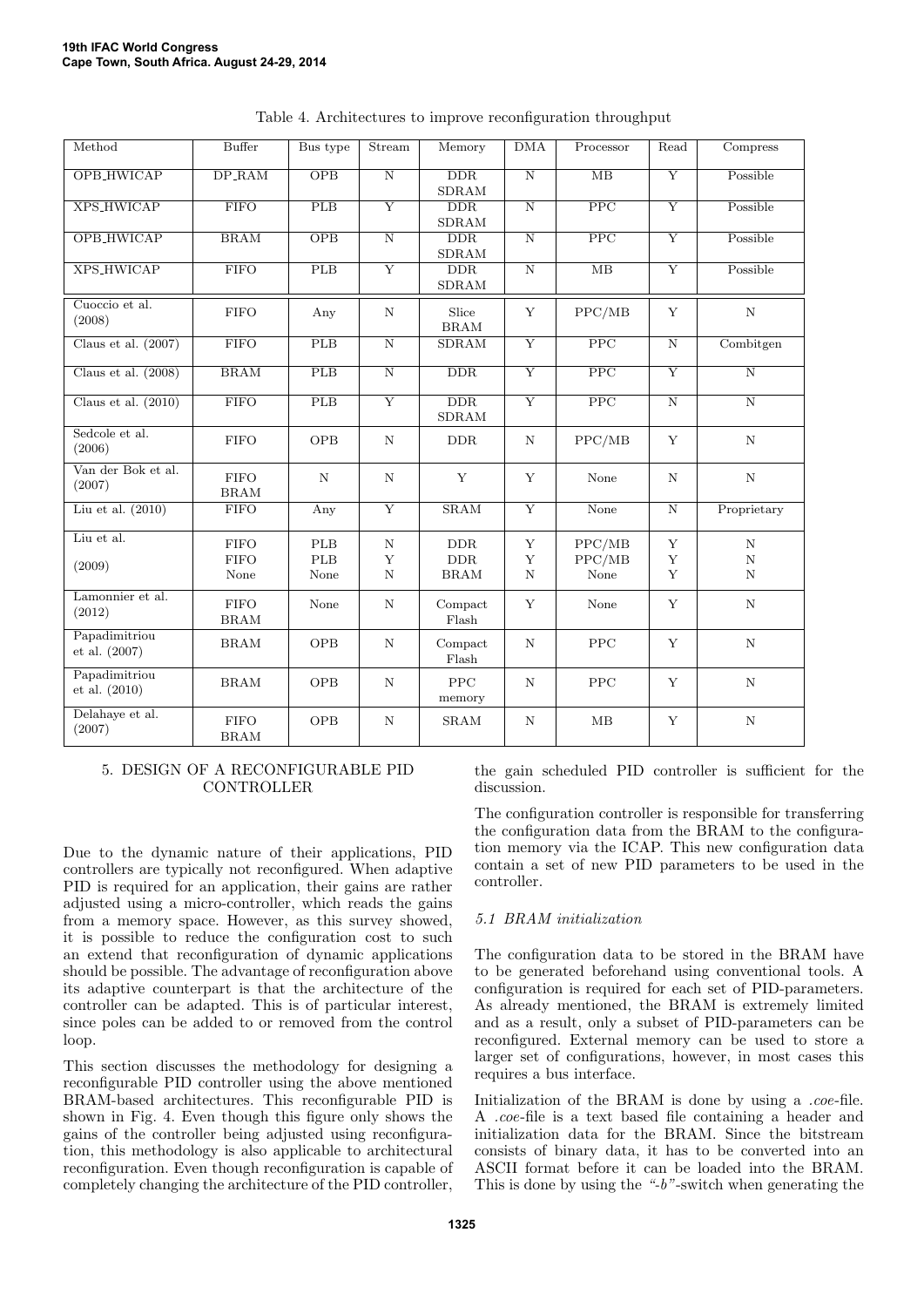bitstream using  $BitGen^{TM}$ . An added benefit of this format is that the data are grouped into 32-bit words, simplifying analysis and command extraction. This ASCII-formatted bitstream can easily be loaded into the BRAM as a .coefile or during synthesis.

## 5.2 Configuration controller

The configuration controller is responsible for:

- Reading the configuration data from the memory
- Transferring this data to the configuration memory
- Driving the ICAP pins
- Controlling the ICAP timing

This functionality is achieved using a state machine based on a Xilinx <sup>R</sup> feature called Multiboot. MultiBoot allows an active application to fall back to a previous good configuration (known as the golden image) in the event of a configuration failure, operational failure or single event upset (SEU) Xilinx (2008, 2010). This state machine is illustrated in Fig. 6.

As summarized in Table 5, each ICAP pin serves a specific function during the reconfiguration process. The reconfiguration controller is directly connected to these pins, as



Fig. 1. Xilinx<sup>®</sup> proprietary ICAP controllers



Fig. 2. Reconfigurable architecture with DMA (Le Roux et al. 2012)



Fig. 3. Reconfigurable architecture with BRAM (Le Roux et al. 2012)



Fig. 4. Illustration of a reconfigurable PID controller

shown in Fig. 7, and is responsible for driving these pins according to the timing diagram shown in Fig. 5. The IPROG command is an external pin that prepares the device for configuration without resetting the configuration logic and is not connected to the ICAP. In fact, this pin is not used when reconfiguring via the ICAP. For the purpose of this discussion, this pin can be seen as the trigger-event for the reconfiguration.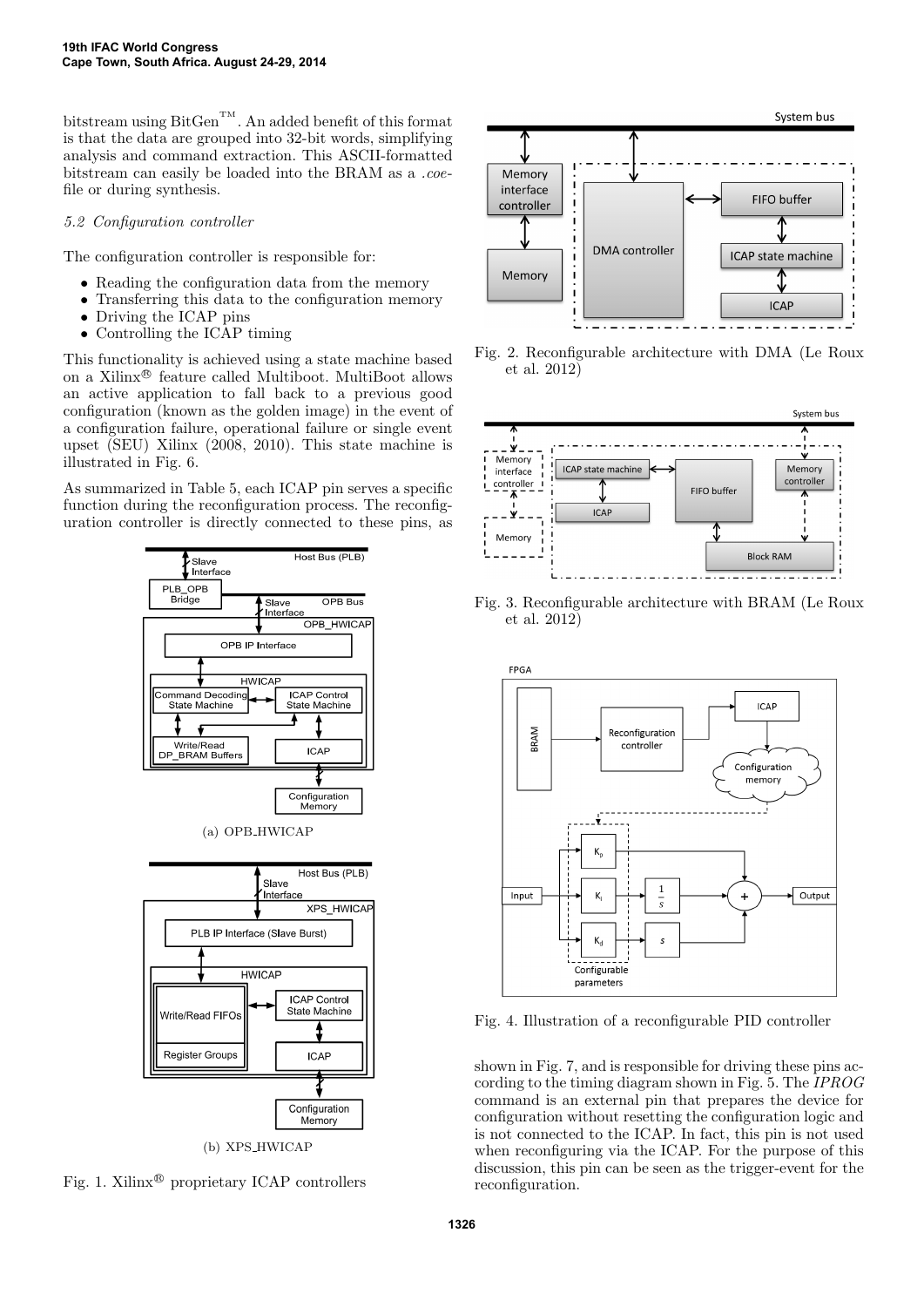

Fig. 5. Timing diagram for ICAP data loading



Fig. 6. Hardware reconfiguration state machine flow diagram (Le Roux et al. 2012)

# 6. CONCLUDING REMARKS

Despite the numerous advantages reconfigurable computing adds to a system, it is mostly limited by the long reconfiguration time. This makes reconfigurable computing only suitable for quasi-static applications. A general rule of thumb is that reconfigurable computing is only viable where execution time of the application exceeds reconfiguration time. This also implies that in most cases, it is not possible to generate reconfiguration bitstreams on-line.

In order to migrate reconfigurable computing to more dynamic applications, various researchers aim to minimize the cost of reconfiguration. One approach is to change the way the bitstream is generated. The aim is not only to enable bitstreams to be generated on-line, but also to reduce the amount of configuration data inside the bitstream. Less information in the bitstream allows for faster reconfiguration, since less data has to be transferred to the ICAP. Placement and routing add a significant amount of overhead to the configuration process and extensive research aim to improve these techniques.

A factor contributing to specialization time is the busbased architectures most commonly used for reconfiguration. These architectures utilize a bus to connect the various components in the system. As a result, this adds additional overhead to the reconfiguration process. Various attempts are made to mitigate this overhead. This paper summarized the four primary research fields aiming to achieve this:

|                |               | <b>CLK</b>   |     |
|----------------|---------------|--------------|-----|
| <b>CLK</b>     | Control state |              |     |
| <b>TRIGGER</b> | machine       | <b>WRITE</b> | CAD |
|                |               | 31:0         |     |
|                |               |              |     |

Fig. 7. Control state machine interface to the ICAP (Le Roux et al. 2012)

Table 5. ICAP pin description table

| Pin Name    | Type   | Description                      |
|-------------|--------|----------------------------------|
| <b>CLK</b>  | Input  | <b>ICAP</b> interface clock      |
| CE          | Input  | Active-low ICAP interface select |
| WRITE       | Input  | Selects read or write operation  |
| I[31:0]     | Input  | ICAP write data bus              |
| O[31:0]     | Output | ICAP read data bus               |
| <b>BUSY</b> | Output | Active-high busy status          |

(1) Placement research

(2) Routing strategies

(3) Research in bitstream development

(4) Improving reconfiguration throughput

The most promising way to improve the reconfiguration throughput is to use BRAM-based architectures. These architectures mitigate configuration overhead by allowing the reconfiguration controller direct access to the configuration data and memory.

Using these architectures, the design of a reconfigurable PID controller was discussed. Issues such as loading the BRAM with the configuration data and the functionality of the configuration controller were discussed. Even though an example of gain scheduled PID was used to illustrate the design of the reconfigurable PID controller, this approach can easily be adopted to reconfigure the entire structure. The only limitation however, is the control cycle of the application using the controller especially when it is used in a real-time application. A real-time system is defined as "one in which the correctness of a result not only depends on the logical correctness of the calculation but also upon the time at which the result is made available" Gambier (2004). This implies that the reconfiguration time has to fit within one control cycle.

Take the Xilinx<sup>®</sup> Virtex-5<sup>TM</sup> for example, assuming a configuration file occupying the entire BRAM of 18 kB. If the ICAP is clocked at the Xilinx<sup>®</sup> recommended 100 MHz, this results in a maximum throughput of 3.2 Gbps with a word width of 32-bits. This implies that the entire contents of the BRAM can be transferred to the configuration memory within 45  $\mu$ s. This time can be further reduced by clocking the ICAP at a higher frequency as shown by Hoffman and Pattichis (2011), Claus et al. (2010) and Hansen et al. (2011).

A reconfigurable PID controller based on the above mentioned architectures is currently being investigated.

# REFERENCES

Bayar, S. and Yurdakul, A. (2008). Self-reconfiguration on Spartan-III FPGAs with compressed partial bitstreams via a parallel configuration access port (cPCAP) core.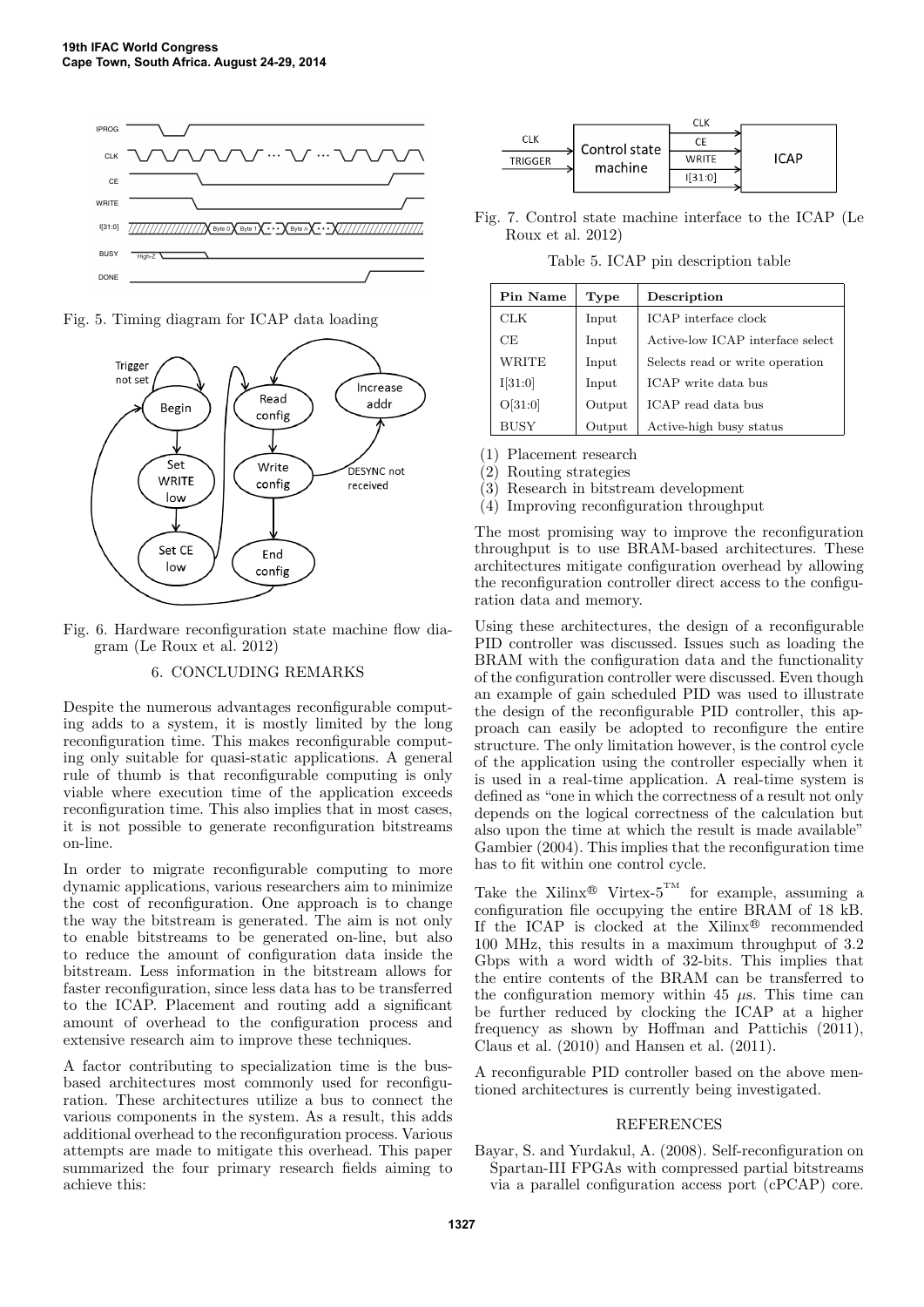In Research in Microelectronics and Electronics, 2008. PRIME 2008. Ph.D., 137–140.

- Betz, V. and Rose, J. (1997). VPR: A new packing, placement and routing tool for FPGA research. In Proceedings of the 7th International Workshop on Field Programmable Logic and Applications, 213–222.
- Bondalapati, K. and Prasanna, V.K. (2002). Reconfigurable computing systems. In Proceedings of the IEEE, volume 90, 1201–1217.
- Brown, S., Rose, J., and Vranesic, Z.G. (1992). A detailed router for field-programmable gate arrays. IEEE transactions on computer-aided design of integrated ciruits and systems, 11(5), 620–628.
- Bruneel, K., Bertels, P., and Stroobandt, D. (2007). A method for fast hardware specialization at run-time. In International conference on Field Programmable Logic and Applications, 2007. FPL 2007, 35–40.
- Bruneel, K. and Stroobandt, D. (2008a). Automatic generation of run-time parameterizable configurations. In Field Programmable Logic and Applications, 2008. FPL 2008. International Conference on, 361–366.
- Bruneel, K. (2011). Efficient circuit specialization for dynamic reconfiguration of FPGAs. Ph.D. thesis, Faculty of Engineering Sciences and Architectures, Ghent University, Belgium.
- Bruneel, K., Abouelella, F.M.A., and Stroobandt, D. (2009a). Automatically mapping applications to a selfreconfiguring platform. Proceedings of design, automation, and test Europe, 964–969.
- Bruneel, K., Abouelella, F.M.M.A., and Stroobandt, D. (2009b). TMAP: A reconfigurability-aware technology mapper. Design, Automation and Test Europe (DATE).
- Bruneel, K. and Stroobandt, D. (2008b). Reconfigurability-aware structural mapping for LUTbased FPGAs. Proceedings of the 2008 international conference on reconfigurable computing and FPGAs, 223–228.
- Bruneel, K. and Stroobandt, D. (2010). TROUTE: a reconfigurability-aware FPGA router. Lecture notes in computer science, 5992, 207–218.
- Chan, P.K. and Schlag, M.D. (2003). Parallel placement for field-programmable gate arrays. In Proceedings of the 2003 ACM/SIGDA eleventh international symposium on field programmable gate arrays, 43–50.
- Chan, P., Schlag, M., Ebeling, C., and McMurchie, L. (2000). Distributed-memory parallel routing for fieldprogrammable gate arrays. Computer-Aided Design of Integrated Circuits and Systems, IEEE Transactions on, 19(8), 850–862.
- Chan, Y., Moallem, M., and Wang, W. (2004). Efficient implementation of PID control algorithm using FPGA technology. In 43rd IEEE conference on Decision and Control, 2004. CDC., volume 5, 4885–4890.
- Chan, Y.F., Moallem, M., and Wang, W. (2007). Design and implementation of modular FPGA-based PID controllers. IEEE transactions on Industrial Electronics, 54(4), 1898–1906.
- Claus, C., Muller, F., and Stechele, W. (2006). Combitgen: a new approach for creating partial bitstreams in Virtex-II Pro devices. In Workshop on reconfigurable computing proceedings (ARCS 06), 122–131.
- Claus, C., Muller, F., Zeppenfeld, J., and Stechele, W. (2007). A new framework to accelerate Virtex-II Pro

dynamic partial self-reconfiguration. In Parallel and Distributed Processing Symposium, 2007. IPDPS 2007. IEEE International, 1–7.

- Claus, C., Zhang, B., Stechele, W., Braun, L., Hubner, M., and Becker, J. (2008). A multi-platform controller allowing for maximum dynamic partial reconfiguration throughput. In Field Programmable Logic and Applications, 2008. FPL 2008. International Conference on, 535–538.
- Claus, C., Altenried, F., and Stechele, W. (2010). Dynamic partial reconfiguration of Xilinx FPGAs lets systems adapt on the fly: a video-based driver assistance application demonstrates effective use of situation-adaptive hardware. *XCell journal*, 70, 18–23.
- Compton, K. and Hauck, S. (2002). Reconfigurable computing: a survey of systems and software. ACM computing surveys, 34(2), 171–210.
- Cuoccio, A., Grassi, P., Rana, V., Santambrogio, M., and Sciuto, D. (2008). A generation flow for selfreconfiguration controllers customization. In Electronic Design, Test and Applications, 2008. DELTA 2008. 4th IEEE International Symposium on, 279–284.
- Davidson, T., Abouelella, F., Bruneel, K., and Stroobandt, D. (2012). Dynamic circuit specialisation for key-based encryption algorithms and dna alignment. International Journal of Reconfigurable Computing, 2012, 5.
- Dees Jr, W. and Smith II, R. (1981). Performance of interconnection rip-up and reroute strategies. In 18th Conference on design automation, 1981, 382–390.
- DeHon, A., Huang, R., and Wawrzynek, J. (2002). Hardware-assisted fast routing. In Field-Programmable Custom Computing Machines, 2002. Proceedings. 10th Annual IEEE Symposium on, 205–215.
- Delahaye, J.P., Palicot, J., Moy, C., and Leray, P. (2007). Partial reconfiguration of fpgas for dynamical reconfiguration of a software radio platform. In Mobile and Wireless Communications Summit, 2007. 16th IST, 1–5.
- Economakos, G. and Economakos, C. (2007). A run-time reconfigurable fuzzy PID controller based on modern FPGA devices. In Proceedings of the 2007 Mediterranean Conference on Control and Automation, 1–6.
- Eldredge, J. and Hutchings, B. (1994). RRANN: the runtime reconfiguration artificial neural network. In Custom Integrated Circuits Conference, 1994., Proceedings of the IEEE 1994, 77–80.
- Eldredge, J. and Hutchings, B. (1996). Run-time reconfiguration: A method for enhancing the functional density of SRAM-based FPGAs. In Journal of VLSI signal processing, 67–86.
- Fatima, K. and Rao, R. (2008). FPGA implementation of a new parallel routing algorithm. In TENCON 2008 - 2008 IEEE Region 10 Conference, 1–6.
- Gambier, A. (2004). Real-time control systems: a tutorial. In Control Conference, 2004. 5th Asian, volume 2, 1024– 1031.
- Giovagnini, F. and Marzo, A.D. (2012). The ability to reconfigure a portion of a Xilinx FPGA on the fly allowed a european research team to create a more dependable system. XCell journal, 80, 39–43.
- Hansen, S., Koch, D., and Torresen, J. (2011). High speed partial run-time reconfiguration using enhanced ICAP hard macro. In Parallel and Distributed Processing Workshops and Phd Forum (IPDPSW), 2011 IEEE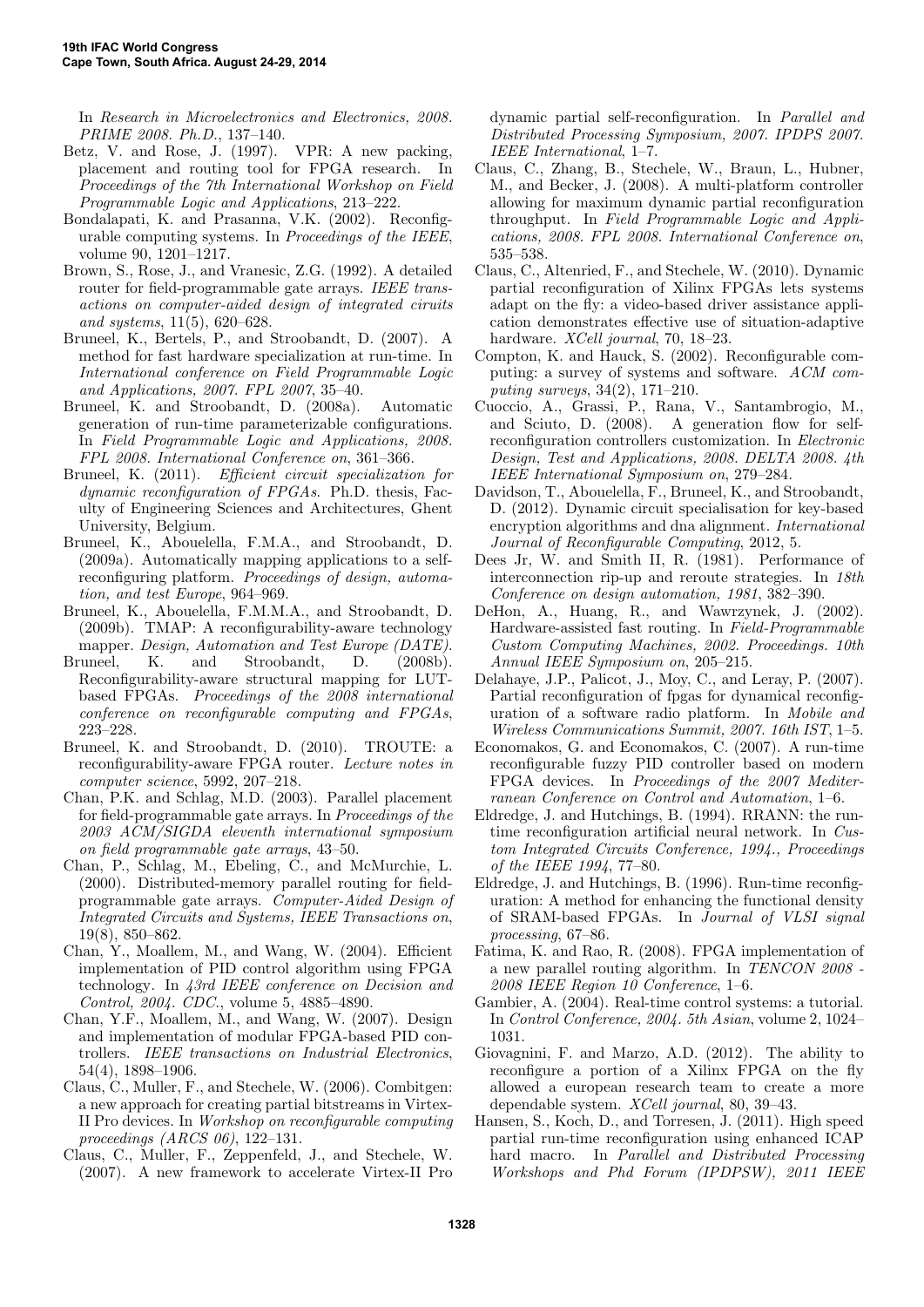International Symposium on, 174–180.

- Hartenstein, R. (2001). A decade of reconfigurable computing: A visionary retrospective. Proceedings of the conference on design, automation and test in Europe, 642–649.
- Hauck, S. and DeHon, A. (2008). Reconfigurable computing: The theory and practice of FPGAs-based computing. Morgan Kaufmann.
- Heyse, K., Farisi, B., Bruneel, K., and Stroobandt, D. (2012). Automating reconfiguration chain generation for srl-based run-time reconfiguration. In O. Choy, R. Cheung, P. Athanas, and K. Sano (eds.), Reconfigurable Computing: Architectures, Tools and Applications, volume 7199 of Lecture Notes in Computer Science, 1–12. Springer Berlin Heidelberg.
- Hoffman, J.C. and Pattichis, M.S. (2011). A high-speed dynamic partial reconfiguration controller using direct memory access through a multiport memory controller and overclocking with active feedback. International Journal of Reconfigurable Computing, 2011, 10.
- Ichikawa, S. and Yamamoto, S. (2002). Data dependent circuit for subgraph isomorphism problem. Proceedings of the international conference on field programmable logic and applications (FPL), 1068–1071.
- Kim, D. (2000). An implementation of fuzzy logic controller on the reconfigurable fpga system. Industrial Electronics, IEEE Transactions on, 47(3), 703–715.
- Kirkpatrick, S., Gelatt Jr, C., and Vecchi, M. (1983). Optimization by simulated annealing. Science, 220, 671– 680.
- Kusse, E. and Rabaey, J.M. (1998). Low-energy embedded FPGA structures. In In Proceedings of the 1998 international symposium on low power electronics and design (ISLPED'98), 155–160.
- Lago, E., Jiménez, C.J., Lopez, D.R., Sánchez-Solano, S., and Barriga, A. (1998). Xfvhdl: A tool for the synthesis of fuzzy logic controllers. In Proceedings of the conference on Design, automation and test in Europe, 102–107. IEEE Computer Society.
- Lam, J. and Delosme, J. (1988). Performance of a new annealing schedule. In Proceedings of the 25th ACM/IEEE design automation conference, DAC '88, 306–311.
- Lamonnier, S., Thoris, M., and Ambielle, M. (2012). Accelerate partial reconfiguration with a 100 XCell journal, 79, 44–49.
- le Roux, R., van Schoor, G., and van Vuuren, P. (2012). Block RAM implementation of a reconfigurable realtime PID controller. In The 9th IEEE international conference on embedded software and systems (ICESS), 1383–1390.
- Lee, S.J. and Raahemifar, K. (2008). FPGA placement optimization methodology survey. In Canadian conference on Electrical and Computer Engineering, 2008. CCECE, 1981–1986.
- Leonard, J. and Mangione-Smith, W. (1997). A case study of partially evaluated hardware circuits: key specific DES. Proceedings of the international workshop on field programmable logic and applications (FPL), 151–160.
- Li, J. and Hu, B.S. (1996). The architecture of fuzzy pid gain conditioner and its fpga prototype implementation. In ASIC, 1996., 2nd International Conference on, 61– 65. IEEE.
- Lin, M. and Gamal, A.E. (2008). TORCH: A design tool for routing channel segmentation in FPGAs. In Proceedings of the ACM/SIGDA international symposium on field-programmable gate arrays, 131–138.
- Lin, M., Wawrzynek, J., and EL Gamal, A. (2010). Exploring FPGA routing architecture stochastically. IEEE transactions on computer-aided design of integrated circuits and systems, 29(10), 1509–1522.
- Liu, M., Kuehn, W., Lu, Z., and Jantsch, A. (2009). Runtime partial reconfiguration speed investigation and architectural design space exploration. In Field Programmable Logic and Applications, 2009. FPL 2009. International Conference on, 2, 498–502.
- Liu, S., Pittman, R.N., and Forin, A. (2010). Minimizing partial reconfiguration overhead with fully streaming DMA engines and intelligent ICAP controller. In Proceedings of the 18th annual ACM/SIGDA international symposium on Field programmable gate arrays, FPGA '10, 292–292. ACM, New York, NY, USA.
- Lysecky, R., Stitt, G., and Vahid, F. (2006). Warp processors. Transactions on design automation of electronic systems, 11 nr 3, 186.
- Lysecky, R., Vahid, F., and Tan, S.X.D. (2004). Dynamic FPGA routing for just-in-time FPGA compilation. In Proceedings of the 41st annual Design Automation Conference, DAC '04, 954–959. ACM, New York, NY, USA.
- McKay, N., Melham, T., and Susanto, K.W. (1998). Dynamic specialisation of XC6200 FPGAs by partial evaluation. In IEEE symposium on FGPAs for custom computing machines, 308–309.
- McMurchie, L. and Ebeling, C. (1995). PathFinder: A negotiation-based performance-driven router for FP-GAs. In Proceedings of the third international ACM symposium on Field-programmable gate arrays, 1995. FPGA '95, 111–117.
- Papadimitriou, K., Anyfantis, A., and Dollas, A. (2007). Methodology and experimental setup for the determination of system-level dynamic reconfiguration overhead. In Field-Programmable Custom Computing Machines, 2007. FCCM 2007. 15th Annual IEEE Symposium on, 335–336.
- Papadimitriou, K., Anyfantis, A., and Dollas, A. (2010). An effective framework to evaluate dynamic partial reconfiguration in FPGA systems. Instrumentation and Measurement, IEEE Transactions on, 59(6), 1642–1651.
- Papadimitriou, K., Dollas, A., and Hauck, S. (2011). Performance of partial reconfiguration in fpga systems: A survey and a cost model. ACM Trans. Reconfigurable Technol. Syst., 4(4), 36:1–36:24.
- Sánchez-Solano, S., Senhadji, R., Cabrera, A., Baturone, I., Jimenez, C.J., and Barriga, A. (2002). Prototyping of fuzzy logic-based controllers using standard fpga development boards. In Rapid System Prototyping, 2002. Proceedings. 13th IEEE International Workshop on, 25–32. IEEE.
- Sankar, Y. and Rose, J. (1999). Trading quality for compile time: ultra-fast placement for FPGAs. Proceedings of the 1999 ACM/SIGDA seventh international symposium on field programmable gate arrays, 157–166.
- Schaumont, P., Verbauwhede, I., and Keutzer, K. (2001). A quick safari through the reconfiguration jungle. In In design automation conference, 172–177.